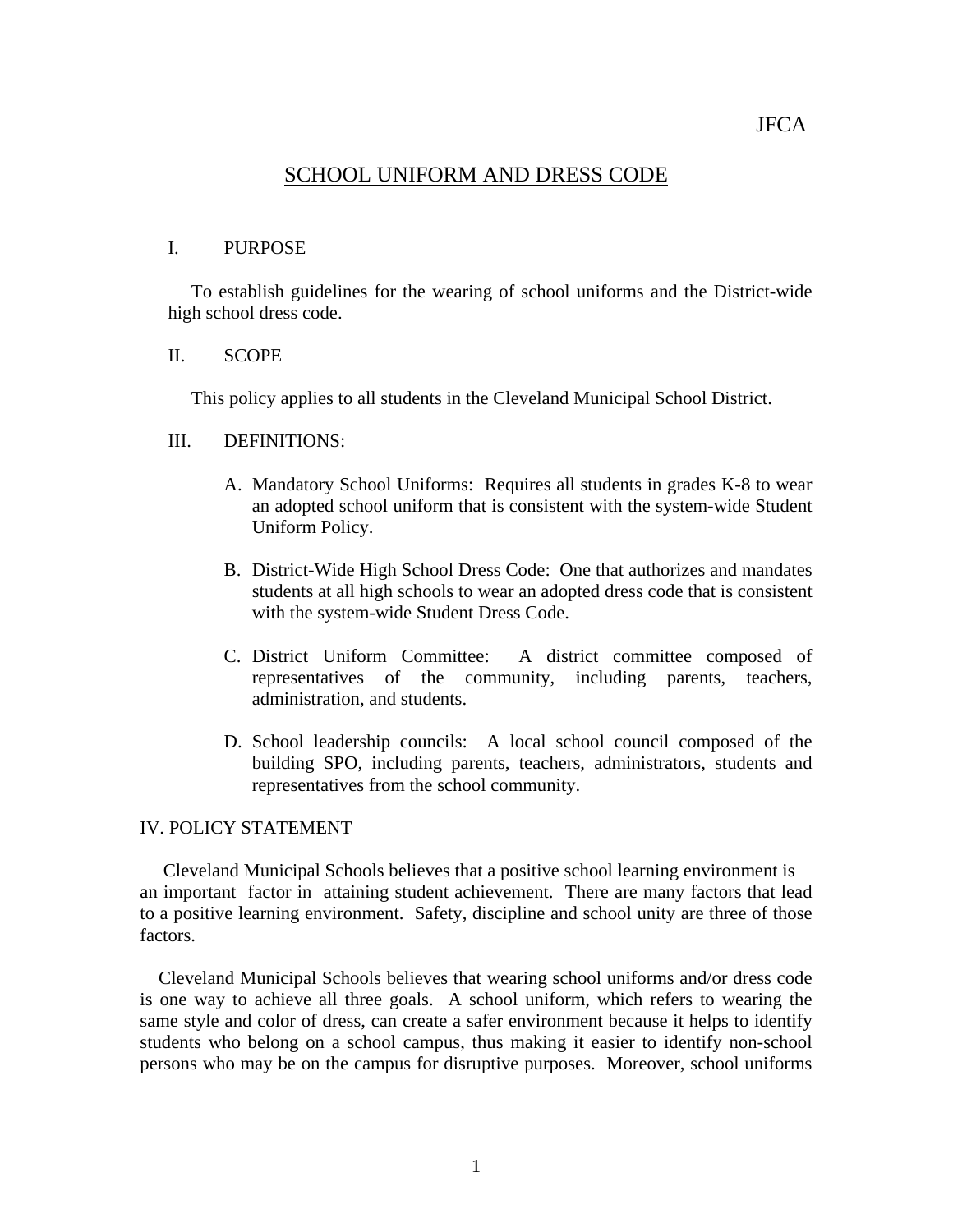create a more disciplined environment by reducing negative competition and arguments over dress styles, by reducing drop-out rates, and by increasing school attendance.

 Finally, school uniforms promote school unity by eliminating factors that can create economic and social division among individuals, such as clothing style and brands, thus allowing students to become more conscious of such shared goals as meeting academic standards, developing self confidence and understanding diversity. The positive learning environment to which wearing school uniforms contributes helps to create an environment in which student achievement is the highest priority.

 Beginning in the fall of 2007 all Cleveland Municipal Schools students (grades K-8) will be required to wear a school uniform. The specific uniform will be determined by the school district and the school uniform committee. All uniforms shall be "inexpensive and readily available for all students." Parents who cannot afford to pay full price for their children's uniforms shall be given the opportunity to purchase uniforms at an affordable price or receive donations of uniforms from the Cleveland community or from funding that has been granted to the Cleveland Municipal Schools District. This policy does not prevent students from exercising First Amendment rights to freedom of expression, such as wearing political buttons.

 Parents who do not wish for their children to wear uniforms because of their or their children's religious beliefs or religious dress must submit their reason in writing to the school principal. Students who wear the traditional dress of their religion shall not be required to wear school uniforms.

 Cleveland Municipal School District also encourages the wearing of proper attire at all high schools. Attire that disrupts the learning environment, creates a potential safety hazard, or is not in compliance with the adopted district-wide high school dress code is not permitted. This prohibition includes attire that is too large or too small, too short, or too revealing. Principals shall have the authority to determine proper attire for the schools, including proper attire when school uniforms are not worn.

Principals are responsible for ensuring that the school uniform and dress code policy is adequately enforced and implemented at the school level.

#### V. RESPONSIBILITY

- A. The Office of the Chief of Staff is responsible for monitoring compliance with the school uniform/dress code policies and for evaluating its effectiveness.
- B. The Office of the Chief of Staff is responsible for administering programs for parents who cannot afford to purchase school uniforms for their children.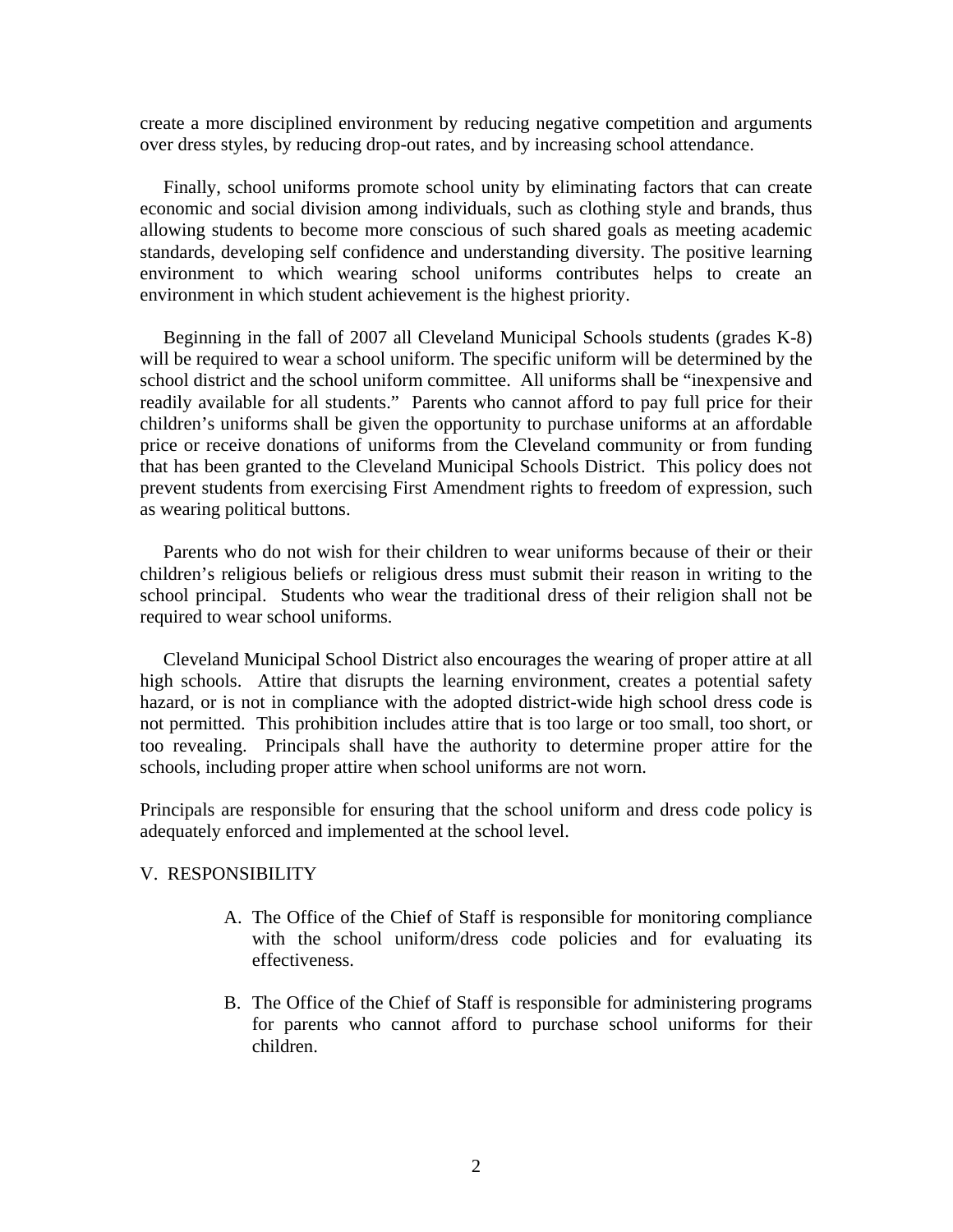- C. The school leadership councils are responsible for prescribing local school uniform colors that are consistent with the adopted CMSD School Uniform/Dress Code Policy. The councils are also responsible for establishing uniform banks at their schools for parents who cannot afford to pay regular cost for uniforms and for students who may be out of compliance on a particular day.
- D. Principals are responsible for enforcing the school uniform policy at their schools
	- a. Principals are responsible for enforcing dress code at their schools.
	- b. Parents are responsible for ensuring that students are dressed properly for school.
	- c. Students are responsible for following the school uniform and dress code policy.

# VI. SCHOOL UNIFORMS AND DRESS CODE

- A. Basic Uniform
	- 1. District-wide CMSD K-8 Student Uniform Policy
		- Tops
			- 1. No hooded jackets
			- 2. All shirts should be tucked in
			- 3. Females blouses with collars, polos with collars, turtlenecks and oxford tops
			- 4. Males dress shirts, polo shirts/oxford button-down shirts with collars or turtlenecks
			- 5. Colors
				- a. Blue or white (exclusively)
				- b. No insignia or logos
				- c. Approved solid colors
		- Bottoms
			- 1. No jeans or sweat suits for either males or females
			- 2. Females- skirts, jumpers, slacks, knee length shorts, capris – all items knee length or longer
			- 3. Males pants, knee length shorts
			- 4. Colors
				- a. Dark blue/navy, black or khaki/tan
				- b. All solid colors
			- 5. Material uniform, dress or corduroy
		- Sweaters
			- 1. Female/male cardigans, pullovers or vests
			- 2. Colors black, navy or white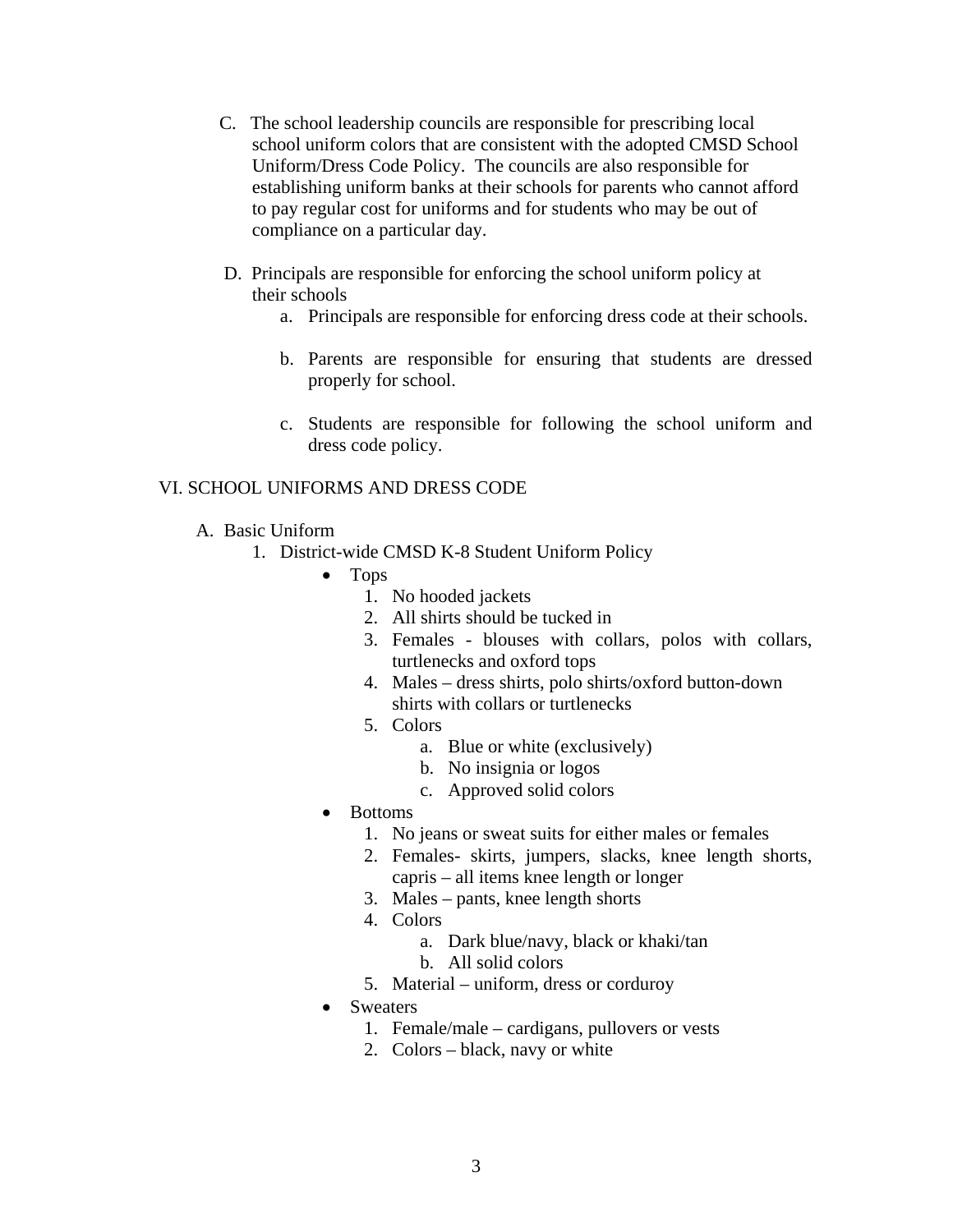- Headgear no headgear for either males or females including but not limited to scarves, hats, rags, wraps or any other items identified as being unauthorized by the Uniform Leadership Council
- Belts
	- 1. Female/male belts required for all slacks, skirts, shorts, skorts with belt loops
	- 2. Colors
		- a. Black, navy, light or dark brown
		- b. No other colors, insignias, or logos on belts
- 2. District-wide CMSD High School Dress Code
	- Tops
		- 1. No hooded clothing or sweatshirts for females or males
		- 2. All tops must be tucked into pants/skirts
		- 3. No zippers on shirts
		- 4. No written material may be on shirts
		- 5. No long plain white t-shirts
	- Bottoms
		- 1. No jeans or sweat suits for either males or females
		- 2. Pants must be at waist and fitted appropriately (no cargo pants, no sagging pants)
	- Sweaters no hoods on sweaters for either males or females
	- Headgear no headgear for either males or females including but not limited to scarves, hats, rags, wraps or any other items identified as being unauthorized by the Uniform Leadership Council
	- Belts
		- 1. Required for all slacks/skirts with belt loops
		- 2. No logos or insignias on belts
	- Ties students may wear a dress tie that is tied
	- Physical Education Classes students must wear a gym uniform as determined by the school
- B. School leadership councils may approve additional styles for the uniform top if the change is school related and is consistent with the adopted district uniform policy. School leadership councils may also approve of days or events when school uniforms will not be required.
- C. Students may wear the uniforms of nationally-recognized youth organizations at their school on days specified by the organization (e.g., Girl Scouts and Boy Scouts).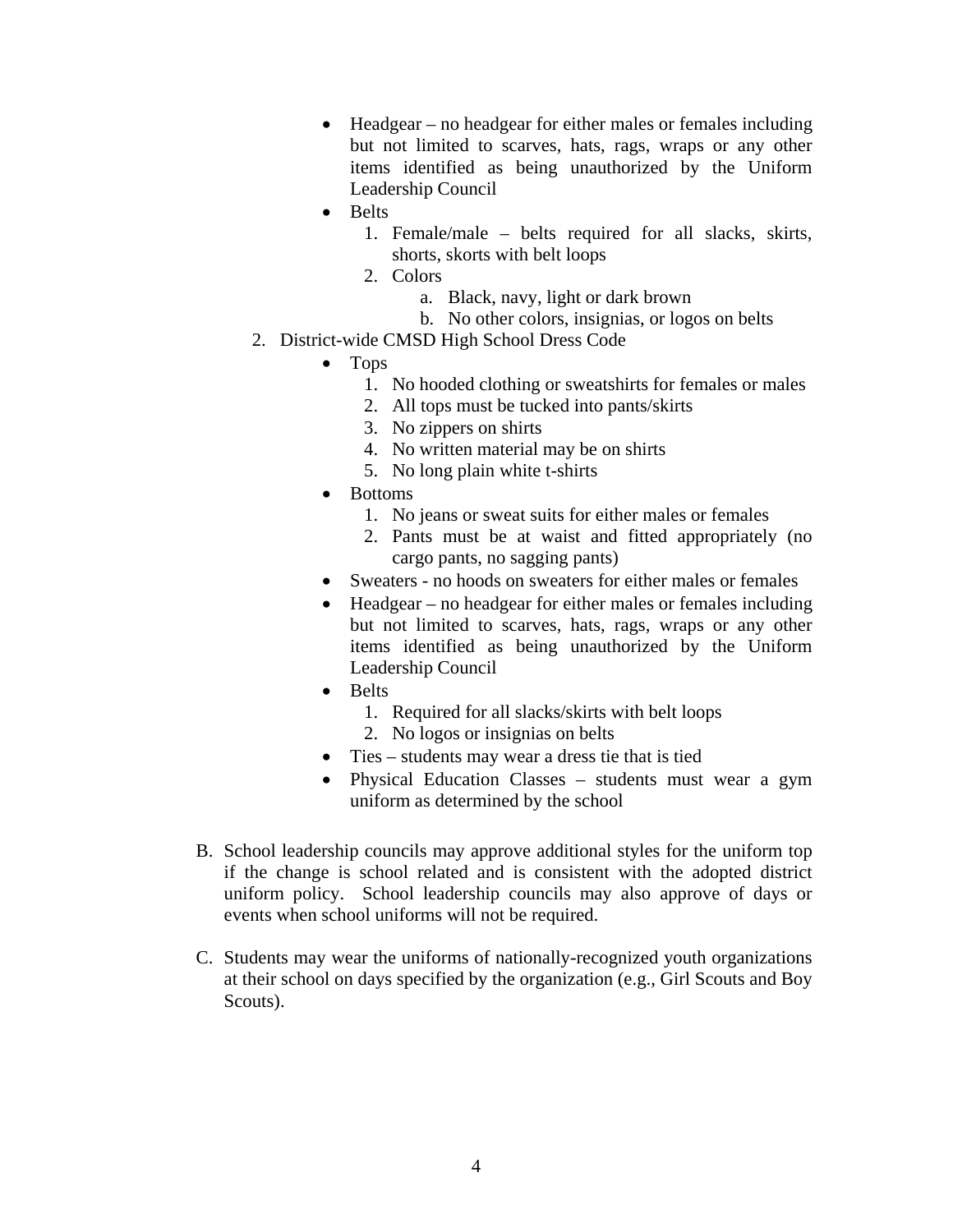- D. The school district and the local schools must inform parents of the availability of financial assistance if they cannot afford to purchase school uniforms at competitive prices.
- E. Violation of the school uniform policy shall not affect a student's academic or conduct grade.
- F. School leadership councils shall establish protocols consistent with the district-wide dress code (high schools only).
- G. Parent complaints about the school uniform policy and district-wide high school dress code shall be reported to the principal or a designee.
- H. The Division of Exceptional Children (Special Education) can decide whether any student(s) should be exempt from the District Uniform Policy due to the student's exceptionality.
- I. The school uniform policy shall be in effect during both the school year and any summer programming.

## VII. COMPLIANCE

A joint committee between the Cleveland Municipal School District and the Cleveland Teachers Union will be formed to design behavioral intervention strategies and disciplinary measures for violations of the School Uniforms and Dress Code Policy.

#### VIII. EXEMPTIONS

#### Request for Exemptions and Appeals

 A parent who objects to the school uniform policy because of his or her religious belief must obtain a copy of the policy on School Uniforms and Dress Code, a Request for Exemption Form, complete the form and return it to the school. The principal shall review the form and accept or deny the request for exemption. If the principal is considering denying the request, he or she must first send a letter to the parent requesting a meeting to discuss and clarify the reason for the exemption request. The parent/legal guardian must meet with the principal within three school days of receiving the letter. The principal must accept or deny the request within two school days of meeting with the parent/legal guardian. If the principal denies the request, he or she must give the parent a written basis for the decision.

 The parent can appeal a principal's denial of the request for exemption to the CEO (or designee) within two days of receiving the principal's denial. The CEO's designee shall be the Manager in the Office of Student Hearings and Appeals. The designee must meet with the parent within five school days of receipt of the request for appeal, and must